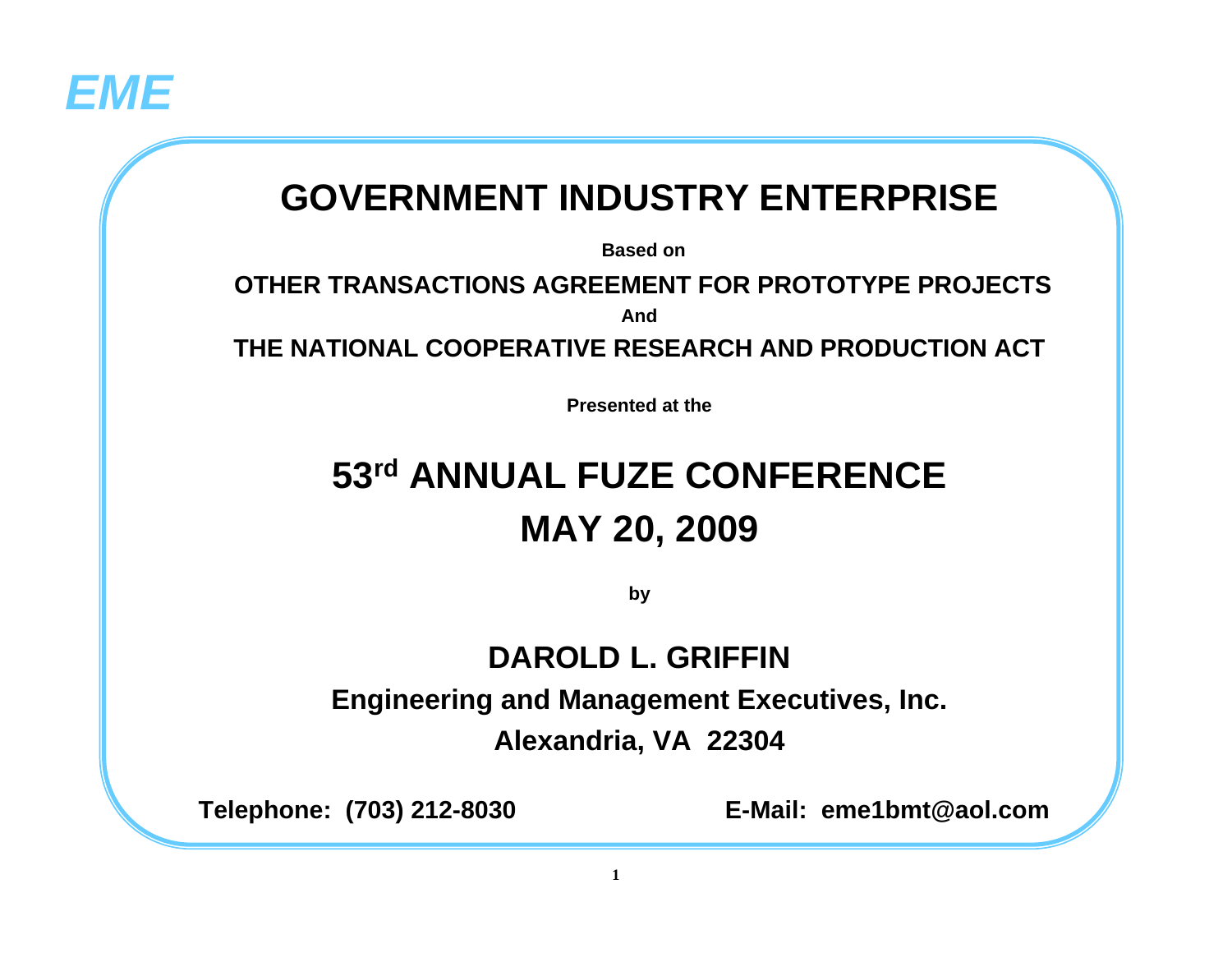

## **BACKGROUND**

- **IN LATE 80s AND EARLY 90s THERE WAS A MAJOR EFFORT TO REDUCE THE COST OF DEFENSE WHILE TRYING TO MAINTAIN THE DEFENSE TECHNOLOGY BASE AND INDUSTRIAL BASE**
	- **ACQUISITION REFORM**
	- **SPECS AND STANDARDS BLUE PRINT FOR CHANGE**
	- **REVISIONS OF PARTS 12 AND 15 OF THE FAR**
	- **SECTION 845 OF THE 1994 NATIONAL DEFENSE AUTHORIZATION BILL AS AMENDED**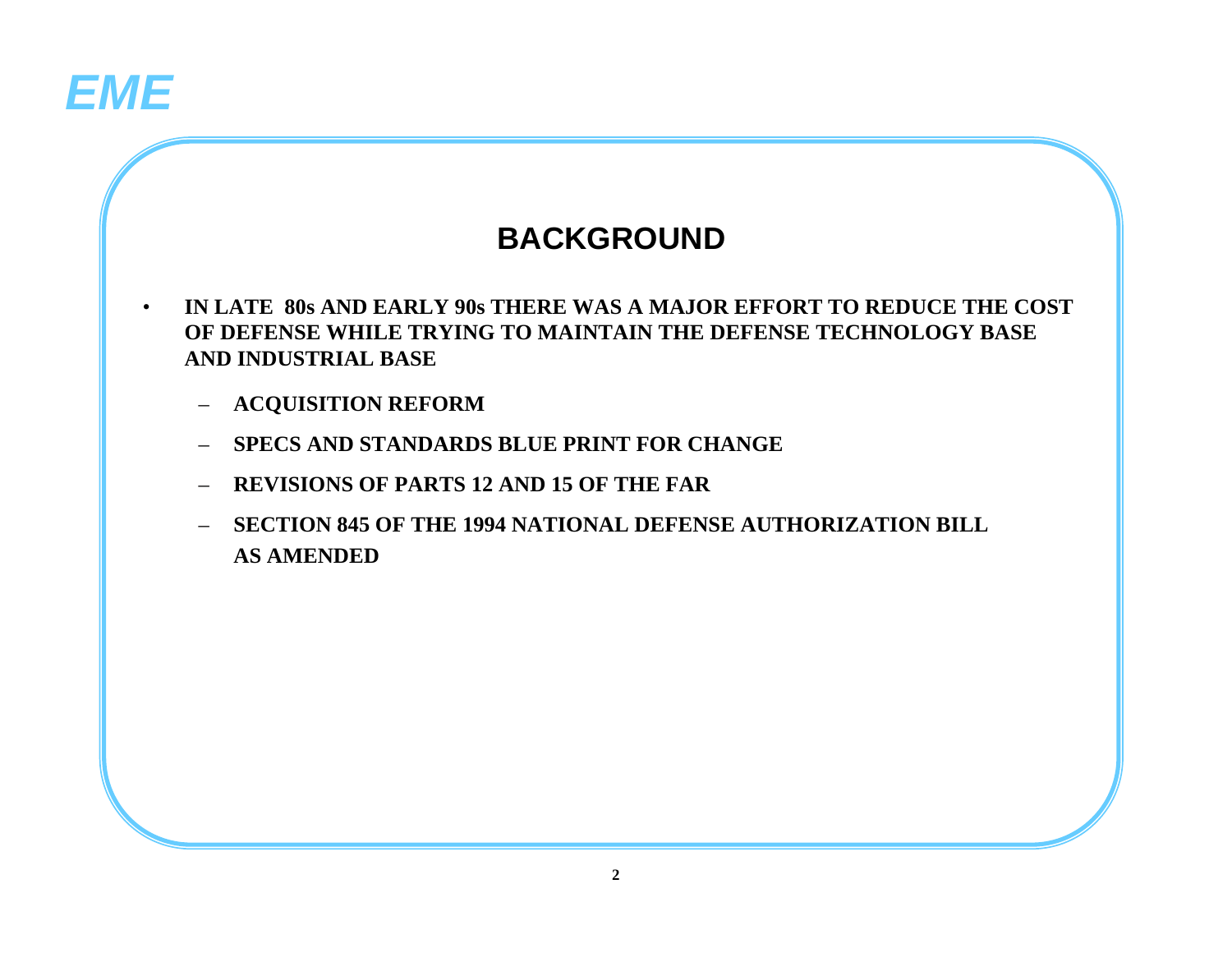

## **SECTION 845 OTHER TRANSACTIONS AGREEMENT (OTA) FOR PROTOTYPE PROJECTS**

- **AUTHORIZED UNDER THE AUTHORITY OF SECTION 2371 OF TITLE 10, UNITED STATES CODE**
	- **SECTION 2371 IS PRIMARILY FOR GRANTS**
- **A MAJOR OBJECTIVE OF THE OTA FOR PROTOTYPING WAS TO:**
	- **a. CONTRIBUTE TO A BROADENING OF THE TECHNOLOGY AND INDUSTRIAL BASE AVAILABLE FOR MEETING DEPARTMENT OF DEFENSE NEEDS AND**
	- **b. FOSTER WITHIN THE TECHNOLOGY BASE NEW RELATIONSHIPS AND PRACTICES THAT SUPPORT THE NATIONAL SECURITY OF THE UNITED STATES**
- **THIS IS THE ENABLING LEGISLATION TO CONTRACT WITH CONSORTIA SUCH AS THE NATIONAL WARHEADS AND ENERGETICS CONSORTIUM AND THE NATIONAL SMALL ARMS TECHNOLOGY CONSORTIUM**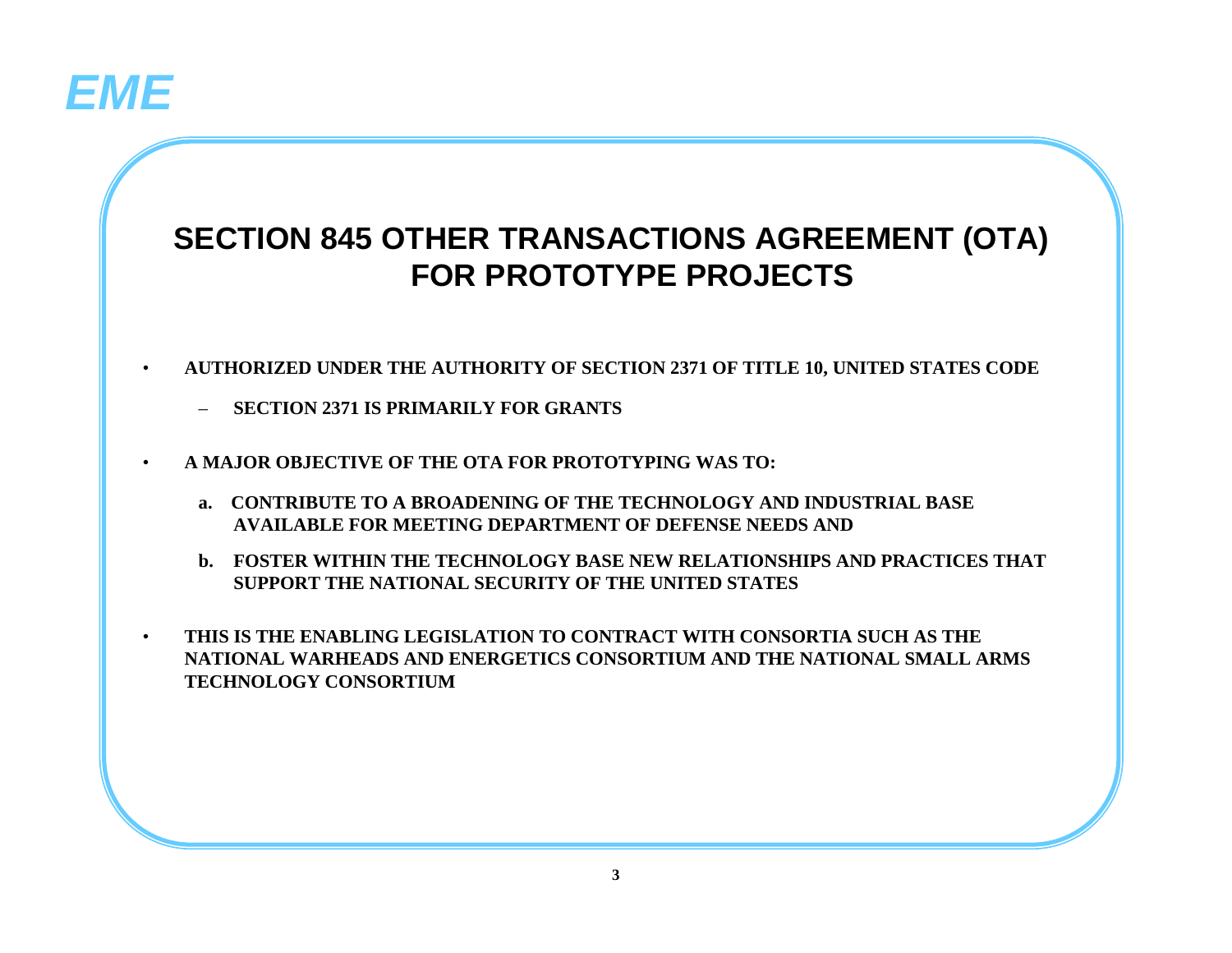

# **OTHER TRANSACTIONS AGREEMENT (OTA) FOR PROTOTYPE PROJECTS**

- **A LEGALLY BINDING INSTRUMENT FOR:**
	- **BASIC AND APPLIED RESEARCH AND DEVELOPMENT**
	- **PROTOTYPES DIRECTLY RELEVANT TO WEAPONS OR WEAPON SYSTEMSTO BE ACQUIRED BY DOD**
	- **EARLY PRODUCTION OF ITEMS DEVELOPED UNDER PROTOTYPE CONTRACTS**
- **OTAs ARE TYPICALLY MULTI-PARTY WITH COMPANIES AND UNIVERSITIES IN PARTNERSHIPS , JOINT VENTURES OR CONSORTIA**
- **OTAs ARE EXEMPT FROM FAR AND MOST OTHER ACQUISITION LAWS AND REGULATIONS**
- **INDIVIDUAL PROJECTS MAY BE FUNDED TO \$25 MILLION UNDER LOCAL PROCUREMENT AUTHORITY**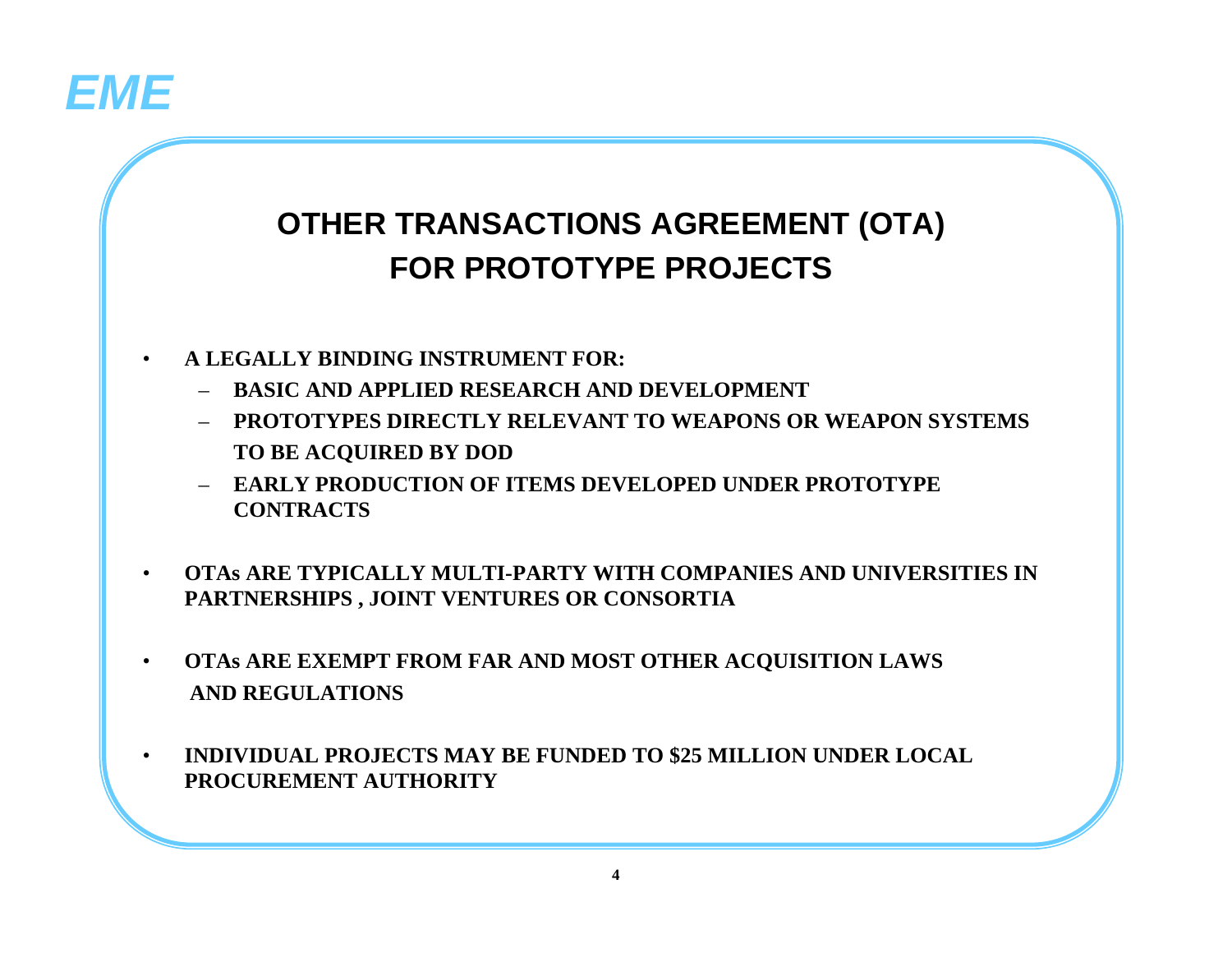

# **NATIONAL COOPERATIVE RESEARCH AND PRODUCTION ACT**

- **THE NATIONAL COOPERATIVE RESEARCH AND PRODUCTION ACT WAS PASSED IN 1993 TO ENCOURAGE TECHNICAL JOINT VENTURES AND CONSORTIA**
- **THE LAW:**
	- **IS INTENDED TO PROMOTE INNOVATION, FACILITATE TRADE AND STRENGTHEN COMPETITION OF THE U.S. IN WORLD MARKETS THROUGH JOINT VENTURES OR CONSORTIA**
	- **NOTIFICATION OF THE DEPARTMENT OF JUSTICE (DOJ) AND THE FEDERAL TRADE COMMISSION (FTC) AS SET FORTH IN THE LAW LIMITS CIVIL ANTI-TRUST LIABILITIES**
	- **COVERS RESEARCH THROUGH FULL SCALE PRODUCTION**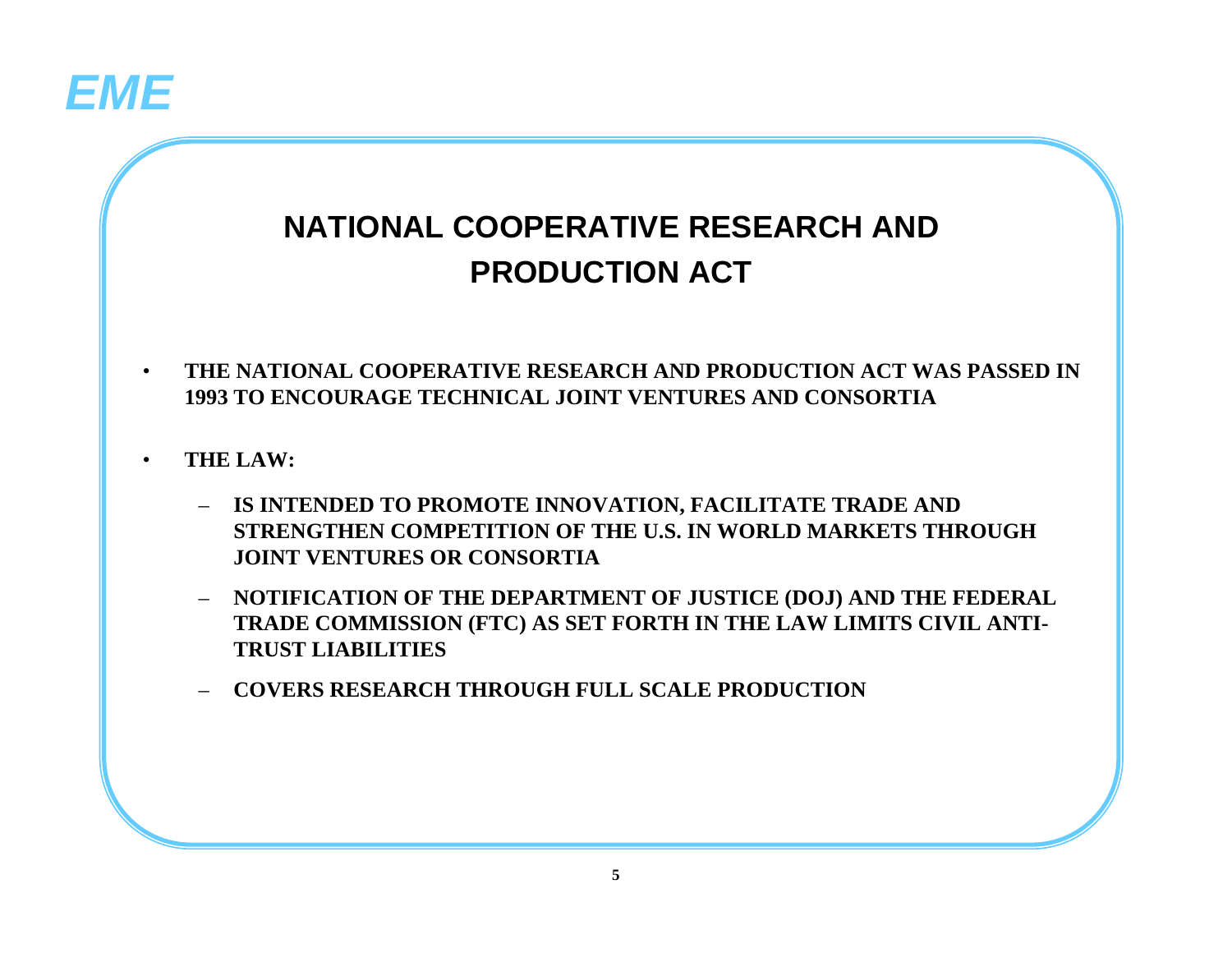

## **COMMON THEME OF RELATIONSHIPS WITH INDUSTRY AND ACADEMIA**

- **CREATE AND SUSTAIN A CRITICAL MASS OF SCIENTISTS AND ENGINEERS IN IMPORTANT TECHNOLOGY AREAS**
- **CREATE A FORUM FOR NATIONAL COOPERATION, COLLABORATION AND PARTNERING WITH INDUSTRY AND ACADEMIA**
- **ENHANCE TECHNOLOGY TRANSFER / INFORMATION EXCHANGE**
- **PROVIDE ACCESS TO GOVERNMENT FACILITIES AND INTELLECTUAL PROPERTY**
- **DEVELOP**
	- **A BETTER UNDERSTANDING OF REQUIREMENTS**
	- **A VEHICLE ATTRACTIVE TO DEFENSE AND NON-DEFENSE COMPANIES**
	- **LONG TERM RELATIONSHIP AT LEAST 5 YEARS**
	- **COMMERCIAL CONTRACT TERMS**
- **PROJECT AWARDS THAT ARE PRIVATE, SIMPLE AND FREE OF FAR CLAUSES**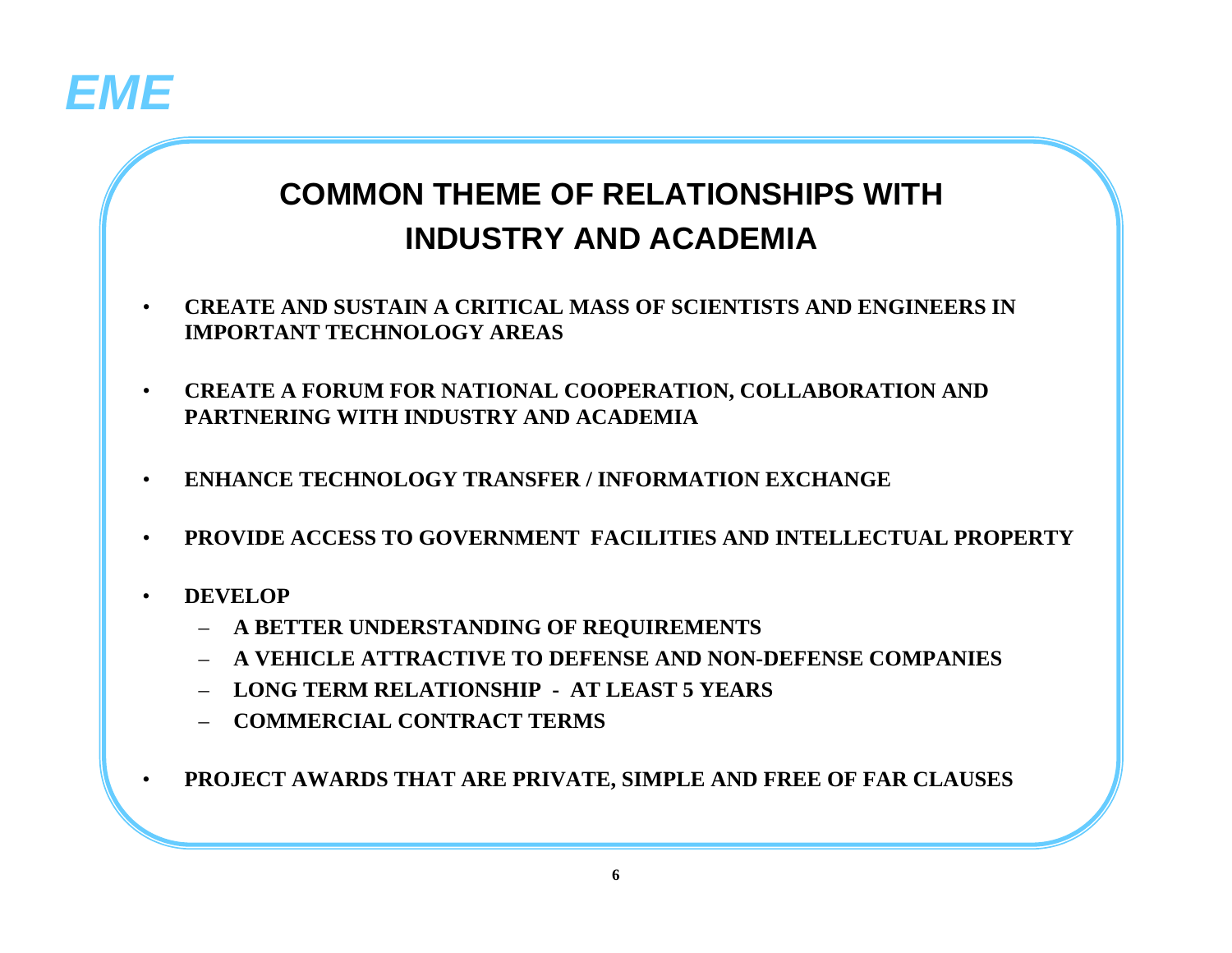

# **EXECUTION OF RELATIONSHIPCONSORTIA OF INDUSTRY AND ACADEMIA**

- **DEFENSE ENCOURAGES INDUSTRY AND ACADEMIA TO FORM CONSORTIA UNDER THE NATIONAL COOPERATIVE RESEARCH AND PRODUCTION ACT (NCRPA) OF 1993, AS AMENDED**
- **EACH CONSORTIUM DEVELOPS A CONSORTIUM MEMBER AGREEMENT WITH THESE PRINCIPLES:**
	- **MEMBERSHIP IS CONTINUOUSLY OPEN TO ALL QUALIFIED APPLICANTS**
	- **CONTAINS THE BASIC AGREEMENT AMONG THE MEMBERS FOR GOVERNANCE, INTELLECTUAL PROPERTY, RISKS AND RESPONSIBILITIES AND PROTECTION OF CONFIDENTIAL INFORMATION**
	- **REQUIRES DISPUTES TO BE RESOLVED BY ARBITRATION**
- **DEFENSE CONTRACTS WITH THE CONSORTIUM MEMBERS THROUGH A MASTER OTA**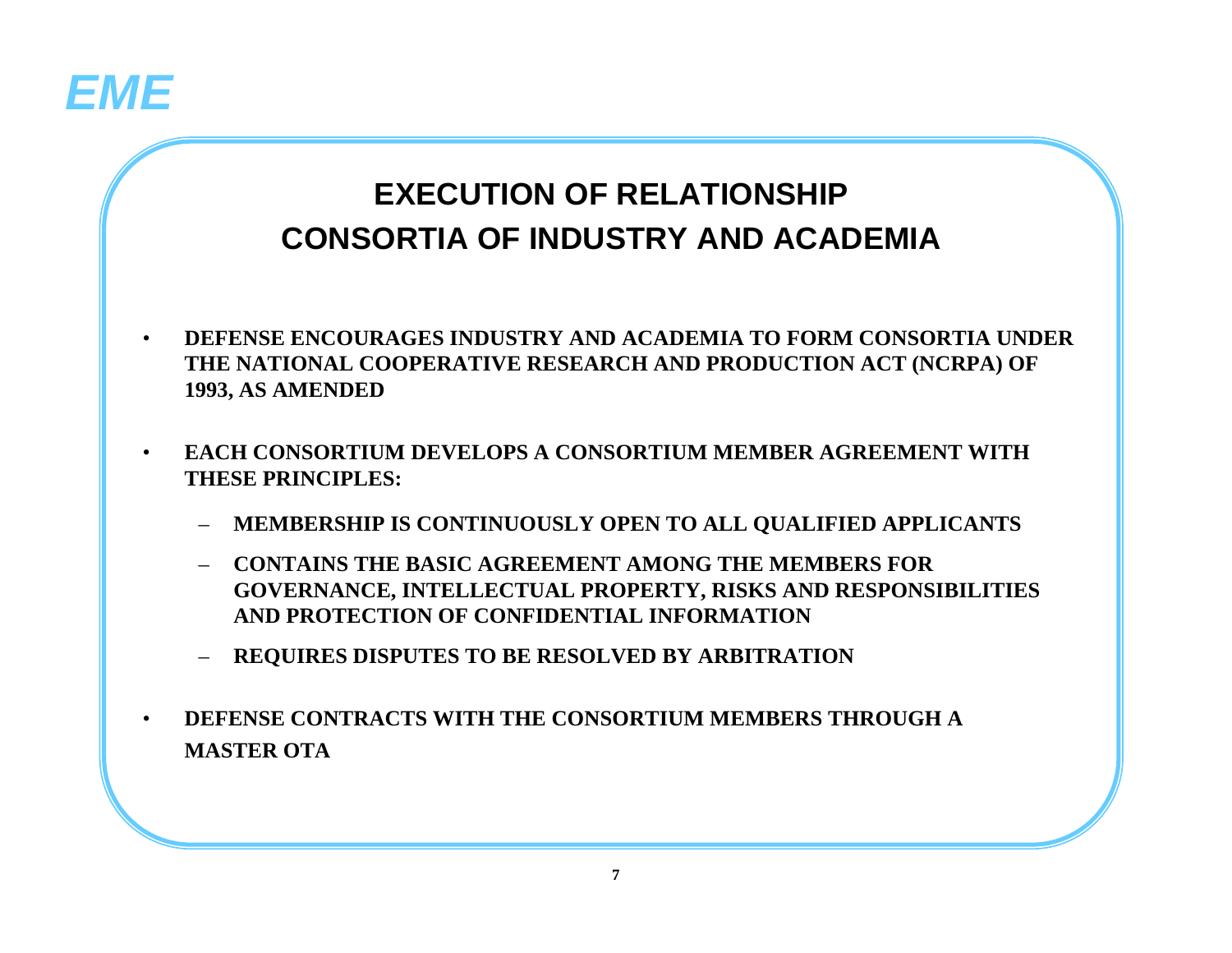

#### **ORGANIZATIONAL CONCEPT**

#### **US ARMY NATIONAL SMALL ARMS CENTER**

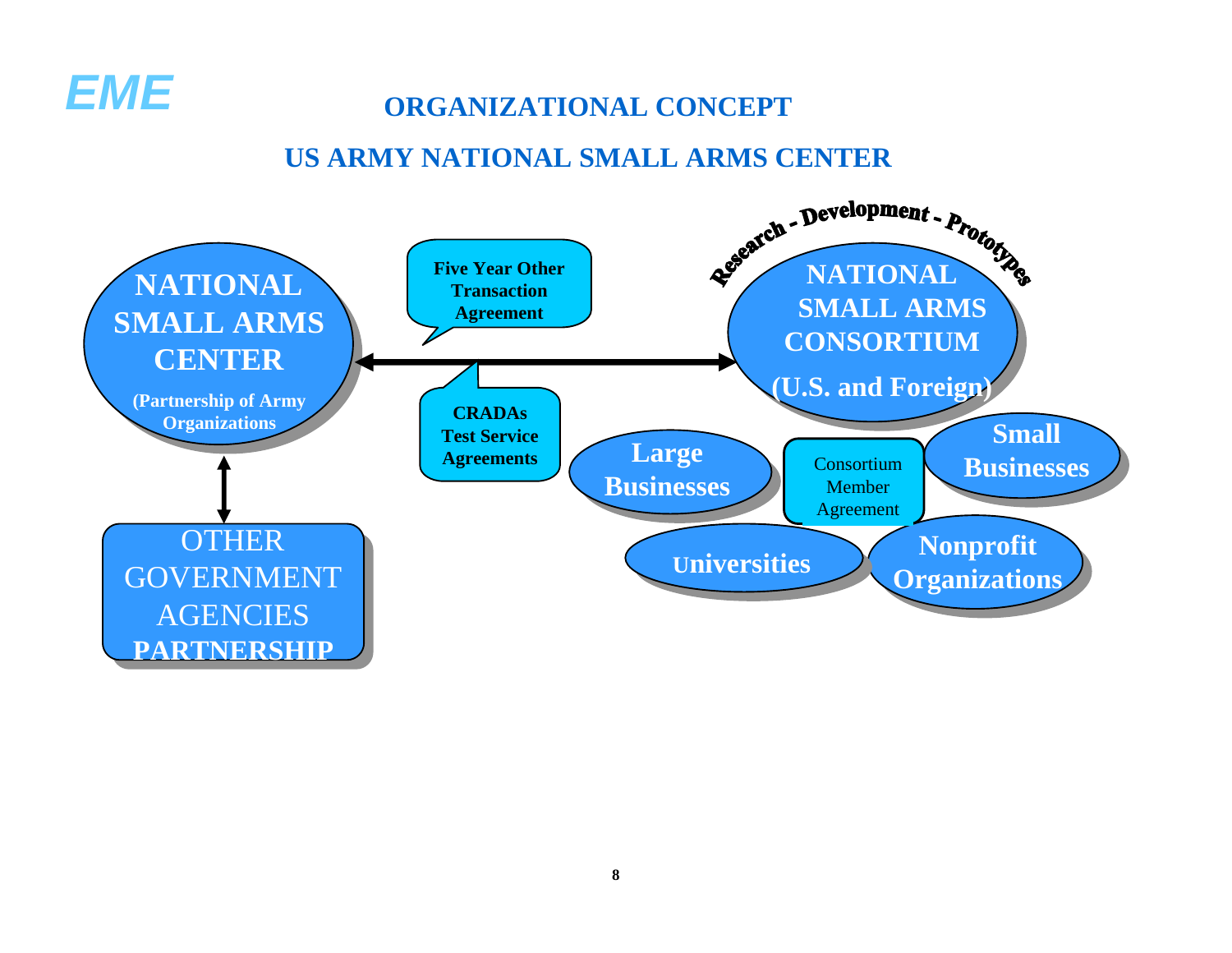

### **MANAGEMENT**

- **AN EXECUTIVE COUNCIL OF INDUSTRY AND GOVERNMENT EXECUTIVES TO PROVIDE OVERSIGHT OF THE CENTER AND CONSORTIUM**
- **A RESEARCH COMMITTEE AND SUBCOMMITTEES OF GOVERNMENT AND INDUSTRY SCIENTISTS / ENGINEERS TO ESTABLISH AND PRIORITIZE THE TECHNOLOGY PROGRAM AND ASSESS PROGRESS**
- **A GOVERNMENT RESEARCH DIRECTOR TO MANAGE THE DAY-TO-DAY TECHNICAL BUSINESS OF THE CENTER AND CONSORTIUM**
- **AN EXECUTIVE DIRECTOR OF THE CONSORTIUM TO MANAGE THE CONSORTIUM'S ADMINISTRATIVE FUNCTIONS**
- **AN EFFECTIVE PROJECT MANAGEMENT STRUCTURE DEVELOPED COOPERATIVELY WITH INDUSTRY AND ACADEMIA**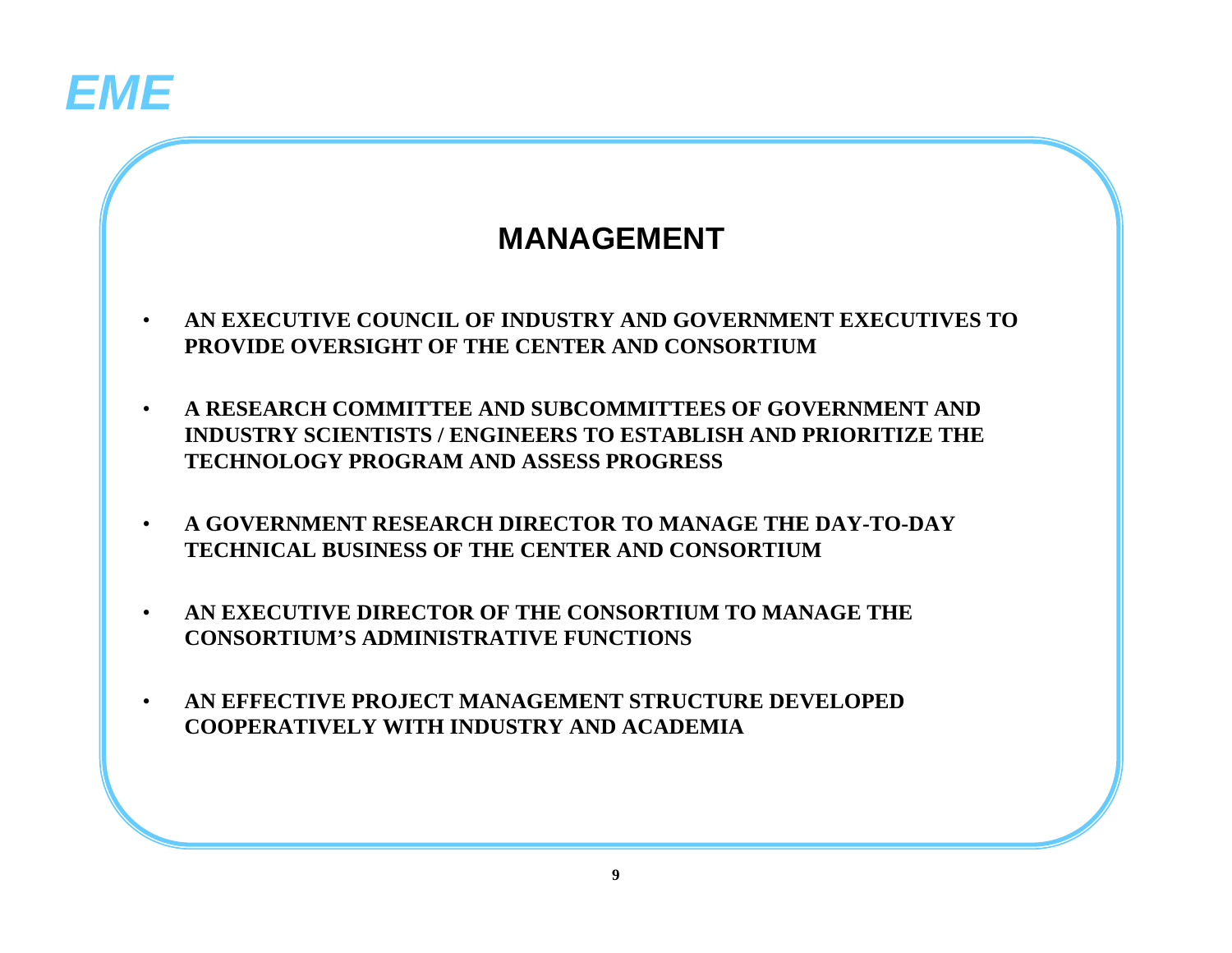

### **THE BENEFITS**

- **RAPID TECHNOLOGY DEVELOPMENT AND TRANSITIONING OF PRODUCTS TO THE FIELD**
- **PARTNERING AND TEAMING ARRANGEMENT**
- **LEVERAGING RESOURCES AND ASSETS:**
	- **PRIVATE SECTOR**
	- **GOVERNMENT**
- **TECHNOLOGY TRANSFERS BETWEEN DEFENSE AND CONSORTIUM MEMBERS AND AMONG CONSORTIUM MEMBERS**
- **QUICK AND FLEXIBLE MEANS TO AWARD AGREEMENTS (CONTRACTS)**
- **INCREASED FUNDING FOR RESEARCH, DEVELOPMENT AND PRODUCTION**

**THEN COMES SECTION 803, CLARIFICATION AND EXTENSION OF AUTHORITY TO CARRY OUT CERTAIN PROTOTYPE PROJECTS**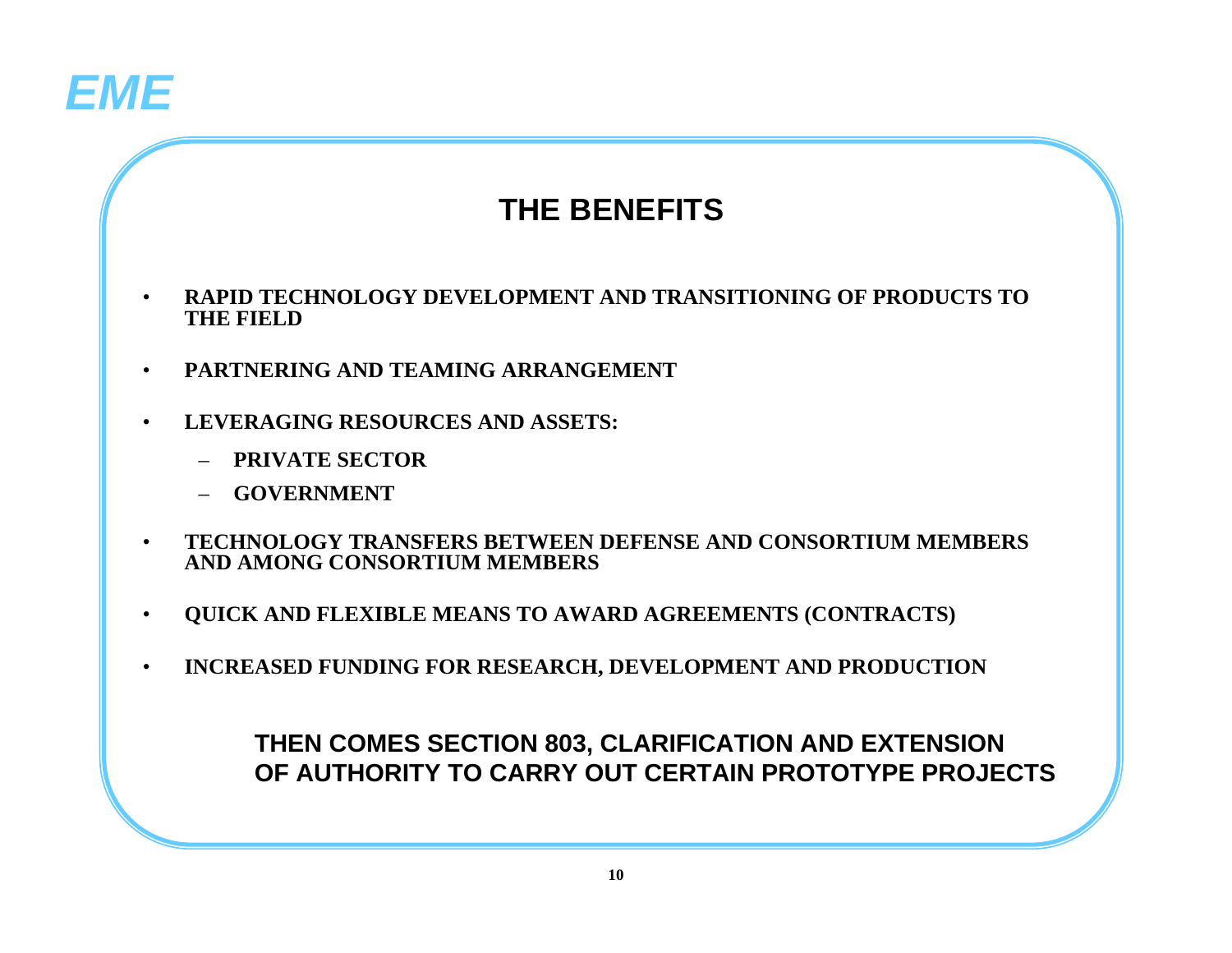# *EME*

### **SECTION 803**

- **APPROPRIATE USE OF OTA AUTHORITY**
	- **THERE MUST BE AT LEAST ONE NON-TRADITIONAL DEFENSE CONTRACTOR PARTICIPATING TO A SIGNIFICANT EXTENT IN THE PROTOTYPE CONTRACT OR**
	- **AT LEAST ONE THIRD OF THE TOTAL COST MUST BE PAID BY THE CONTRACTOR OR**
	- **A SENIOR PROCUREMENT OFFICIAL DETERMINES THAT EXCEPTIONAL CIRCUMSTANCES JUSTIFY THE USE OF THE TRANSACTION THAT PROVIDES AN INNOVATIVE BUSINESS ARRANGEMENT OR STRUCTURE**
- **DEFINED NON-TRADITIONAL CONTRACTOR**
	- **AN ENTITY THAT HAS NOT FOR A PERIOD OF AT LEAST ONE YEAR**
		- **PERFORMED A CONTRACT SUBJECT TO FULL COVERAGE UNDER THE COST ACCOUNTING STANDARDS**
		- **ANY** *CONTRACT* **IN EXCESS OF \$500,000 TO CARRY OUT A PROTOTYPE PROJECT OR PERFORMED BASIC, APPLIED OR ADVANCED RESEARCH PROJECTS FOR A FEDERAL AGENCY**